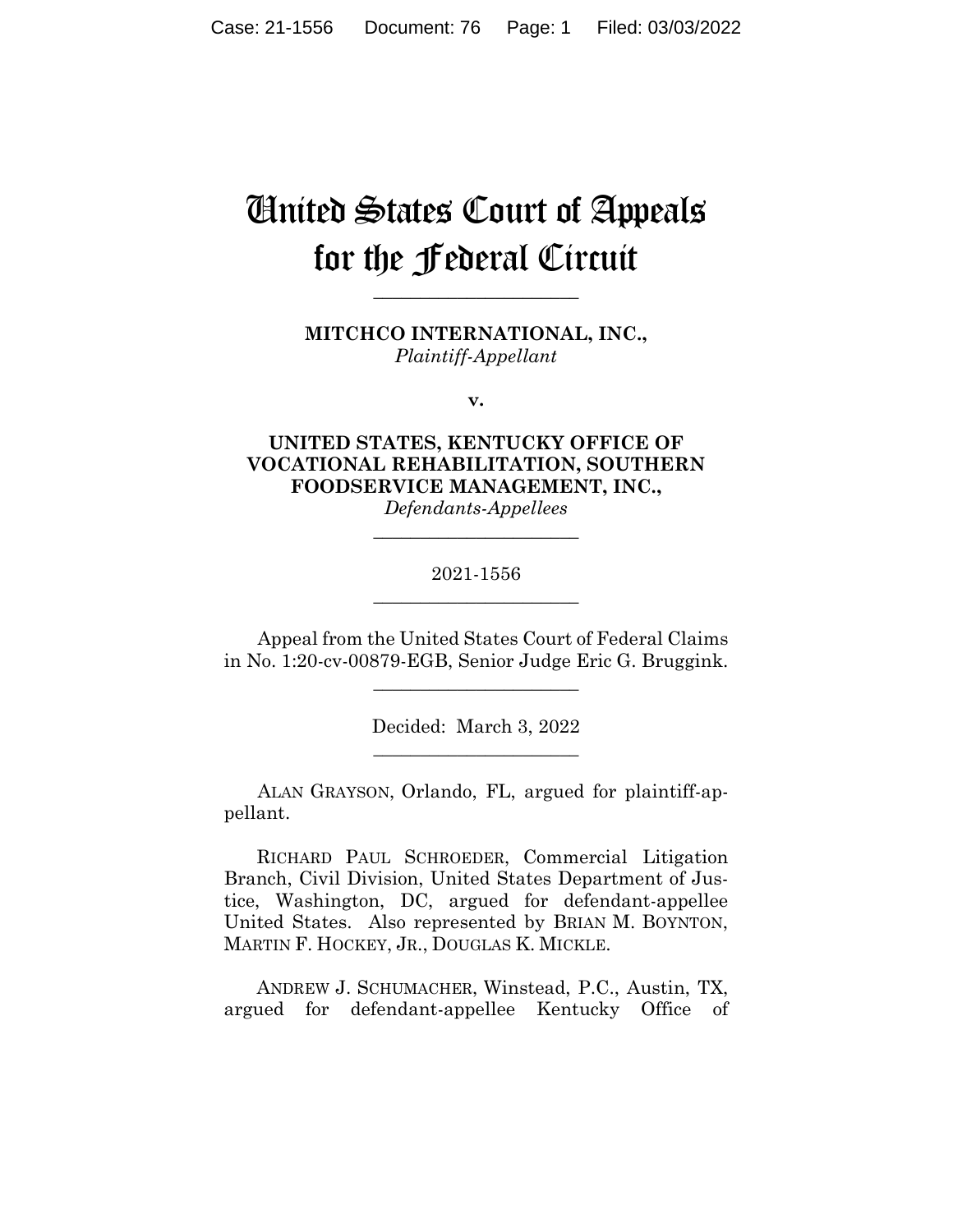Vocational Rehabilitation. Also represented by PETER ANDREW NOLAN.

 WALTER BRAD ENGLISH, Maynard, Cooper & Gale, PC, Huntsville, AL, for defendant-appellee Southern FoodService Management, Inc. Also represented by EMILY J. CHANCEY, JON DAVIDSON LEVIN, JOHN ANDREW WATSON, III.

# Before MOORE, *Chief Judge*, DYK and CUNNINGHAM, *Circuit Judges*.

 $\mathcal{L}_\text{max}$  and  $\mathcal{L}_\text{max}$  and  $\mathcal{L}_\text{max}$  and  $\mathcal{L}_\text{max}$ 

#### DYK, *Circuit Judge*.

Mitchco International, Inc. ("Mitchco") appeals a Court of Federal Claims decision in a post-award bid protest denying Mitchco's motion for judgment on the administrative record and granting the government's and other defendants' cross-motions for summary judgment. *See Mitchco Int'l, Inc. v. United States*, 151 Fed. Cl. 537 (2020). We affirm.

#### BACKGROUND

## I

In 2019, the government solicited bids for the provision of food and dining room operation services at the U.S. Army base located at Ft. Knox, Kentucky. The government awarded the contract to the Kentucky Office of Vocational Rehabilitation ("KOVR"). The award is challenged by Mitchco. Mitchco had previously been the subcontractor to KOVR and its predecessor under a contract awarded in 2015 (Solicitation No. W9124D-15-D-0026). That contract was scheduled to expire in November 2019. On October 29, 2019, the Army issued the solicitation at issue here (Solicitation No. W9124J-19-R-0018) for a follow-on contract (the "solicitation").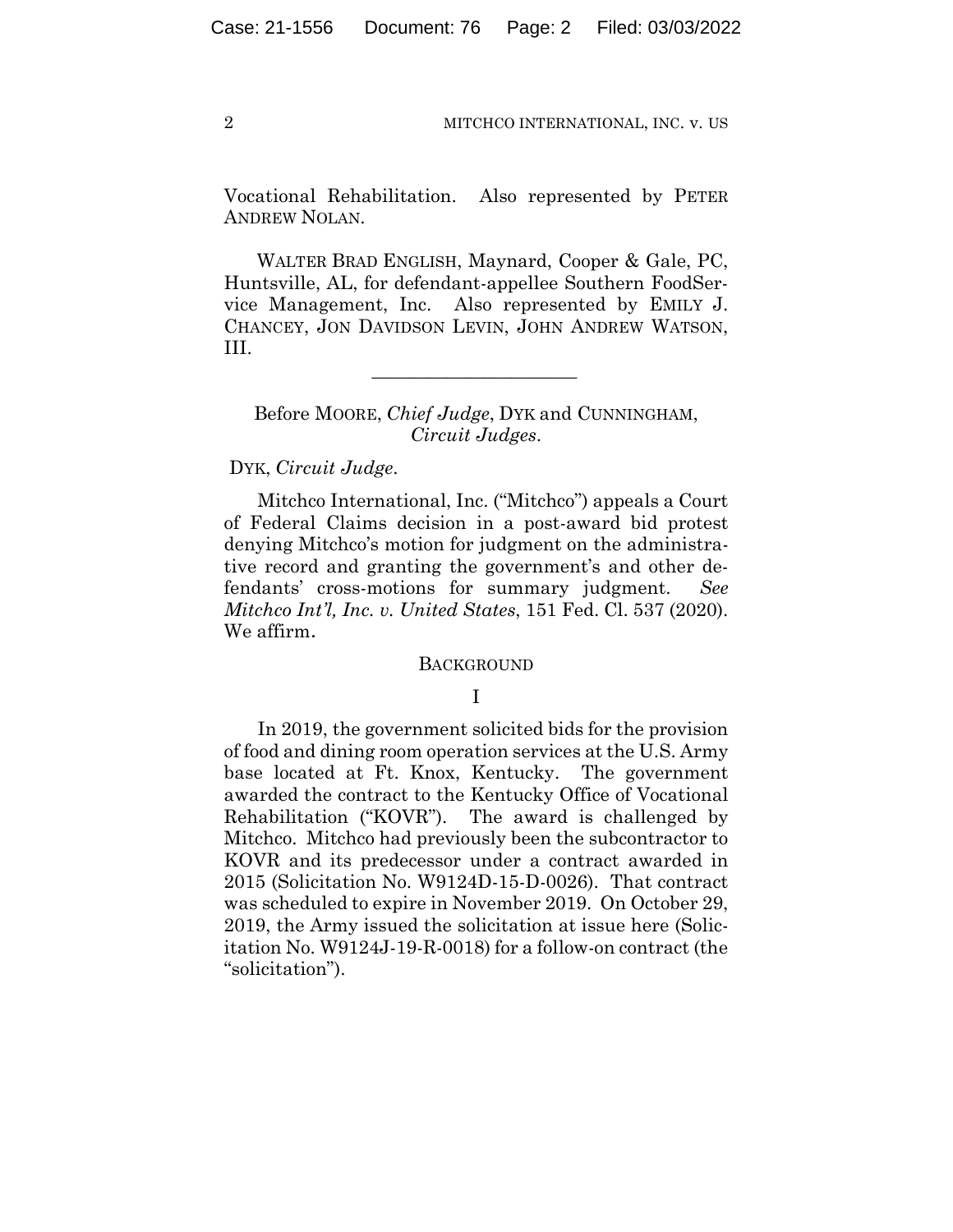The solicitation called for a single, firm-fixed price, indefinite delivery, indefinite quantity contract to be awarded to the responsible offeror who represented the best value to the government. The solicitation required management of dining facility functions, including "food receiving and storage, food preparation, food serving, remote site feeding, grab n go (Pre-packaged Meals) and facility sanitation duties." J.A. 1000472. It called for a five-year ordering period, with a six-month extension option pursuant to Federal Acquisition Regulation ("FAR") 52.217-8. The agency designated the contract as set aside for small businesses. The contract was also subject to the Randolph-Sheppard Act of 1936 (the "RSA" or "R-SA"), which provides that "[i]n authorizing the operation of vending facilities on Federal property, priority shall be given to blind persons licensed by a State agency [(or 'SLA')]." 20 U.S.C. § 107(b).1 Pursuant to the RSA, the solicitation advised that priority would "be given to the State Licensing Agency ('SLA')" if "the SLA [wa]s determined to be in the Competitive Range." J.A. 1000747.

KOVR, the Kentucky SLA, submitted a proposal, with Southern Foodservice Management, Inc. ("Southern") as its proposed subcontractor, replacing Mitchco. Mitchco and three other companies also submitted proposals. Of the five proposals received, the Army determined that three were eligible for award: KOVR, Mitchco, and a third company called Prosperitus Solutions.All three were determined to be in the competitive range (based on technical acceptability). On January 6, 2020, the Army informed

<sup>1</sup> Vending facilities under the RSA include cafeterias on military bases like Ft. Knox. *See* § 107e(7); *Kansas ex rel. Kan. Dep't for Child. & Fams. v. SourceAmerica*, 874 F.3d 1226, 1231 (10th Cir. 2017) (citing *Kentucky v. United States ex rel. Hagel*, 759 F.3d 588, 592 (6th Cir. 2014)).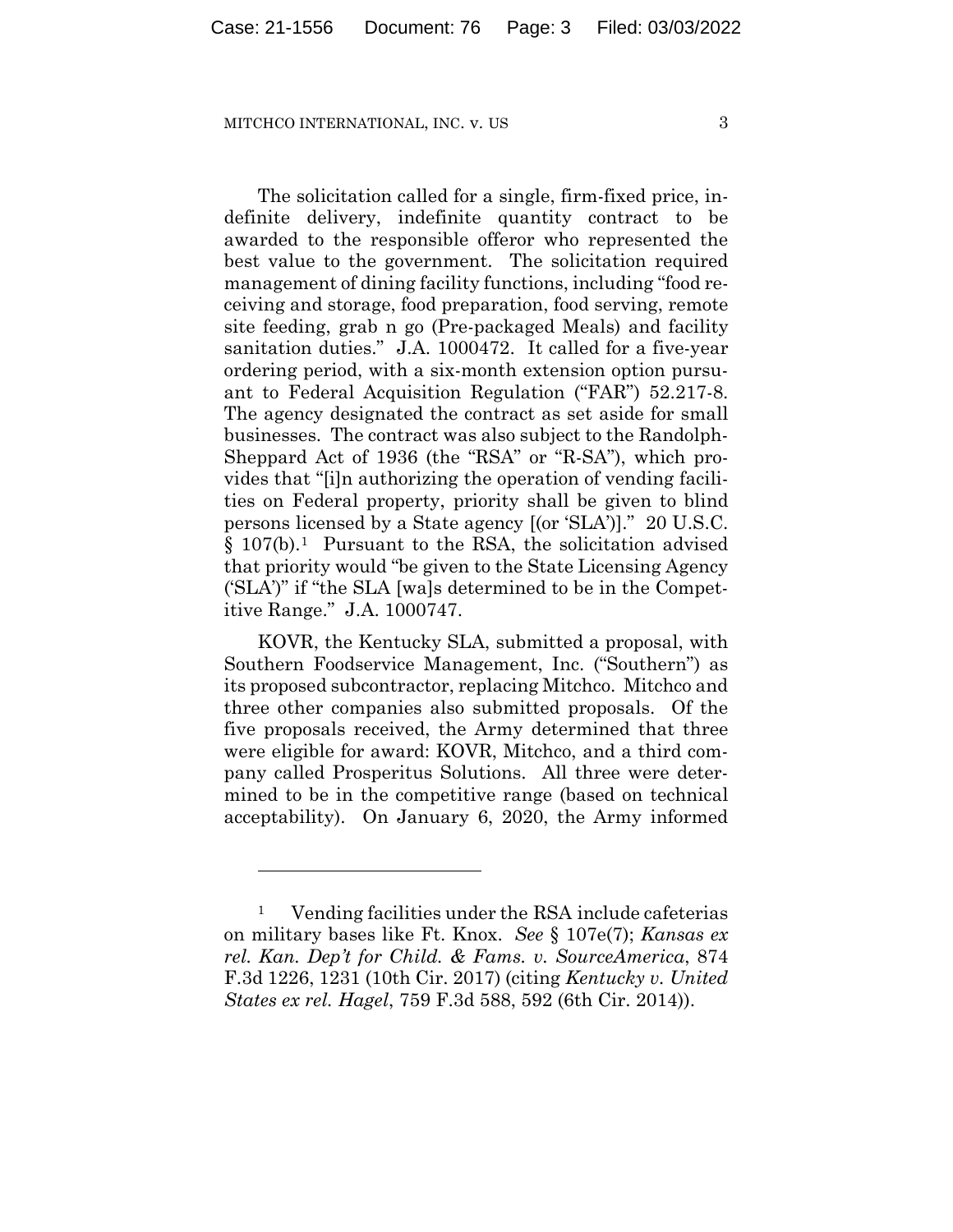Mitchco that although it was in the competitive range, as the SLA, KOVR would receive priority under the RSA. After KOVR, Mitchco had the lowest-priced technically-acceptable offer. The Army awarded the contract to KOVR on February 10, 2020.

II

On February 13, 2020, Mitchco filed a small business size protest with the Army, challenging the award of the contract to KOVR on the grounds that KOVR was not a "small business concern," and therefore was not eligible to receive the award. On March 13, 2020, the Small Business Administration ("SBA") determined that KOVR was "other than a small business concern for the applicable size standard," J.A. 1003538, but did not issue a determination on whether KOVR was considered an SLA because the SBA "does not have the purview to determine if KOVR meets the exception under the SLA for award," J.A. 1003537, *i.e.*, it did not have authority to determine whether KOVR was entitled to the SLA preference.

Mitchco also filed two unsuccessful protests with the Government Accountability Office ("GAO") alleging, among other things, that the agency improperly evaluated KOVR's proposal and that KOVR violated the Procurement Integrity Act ("PIA").2 The first protest was dismissed as premature because it was filed while post-award debriefing between the Army and Mitchco was ongoing. The second was rejected on the merits on June 9, 2020. *See In re Mitchco Int'l, Inc.*, B-418481.3, 2020 WL 4039018 (Comp. Gen. June 9, 2020). The Comptroller General determined that, among other things, Mitchco had "fail[ed] to state a

<sup>2</sup> As discussed below, Mitchco alleges that KOVR and Southern improperly sought or obtained proprietary information concerning Mitchco's performance on the incumbent contract.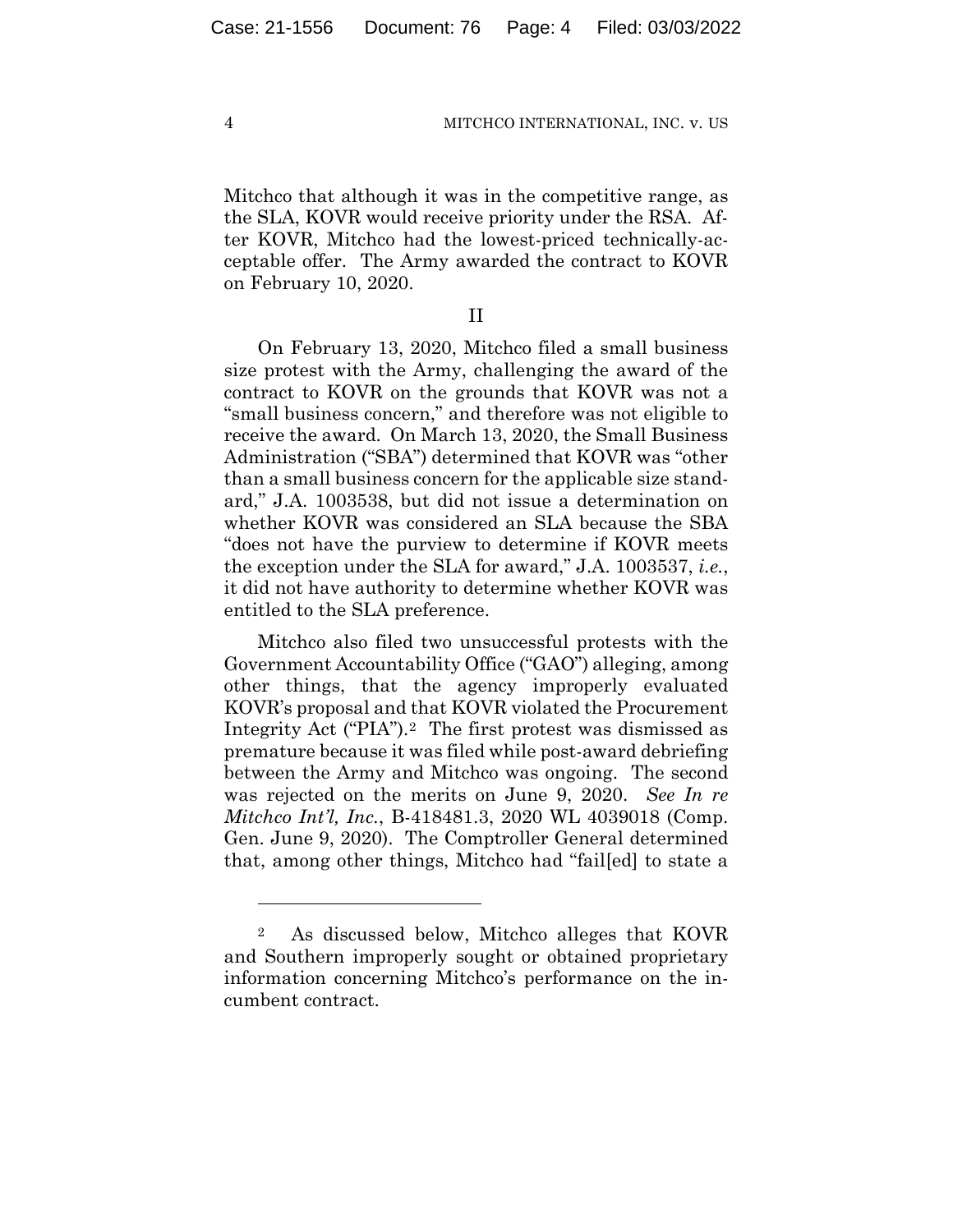legally or factually sufficient basis of protest" for its claim that KOVR and Southern violated the PIA. *Id.* at \*5.

Mitchco next filed a complaint with the Claims Court on July 17, 2020. Therein, Mitchco reasserted its allegations that the Army improperly awarded the contract to KOVR, and it also sought an order terminating the award and restraining the Army from allowing anyone but Mitchco to perform the contract as well as an award of bid preparation and proposal costs. KOVR and Southern intervened.

Relevant to this appeal, Mitchco alleged four different violations of federal procurement law: 1) the Army violated an SBA procurement regulation by refusing to terminate KOVR's contract after the SBA determined that KOVR did not qualify as a small business; 2) the Army's selection of KOVR's RSA proposal for the solicitation violated a Department of Defense ("DOD")-Department of Education ("DOE") Joint Statement of Policy requiring SLA offerors to "assign at least one blind person per military dining facility in a management role," J.A. 14; 3) KOVR and Southern violated the PIA by knowingly obtaining proprietary information about Mitchco; and 4) the Army failed to evaluate KOVR's proposal in accordance with the terms of the solicitation and applicable law.3 Finding all of these claims lacked merit, the Claims Court denied injunctive or other relief on the grounds that Mitchco had not established that the award was unlawful or that irreparable injury would

<sup>3</sup> Mitchco also alleged that KOVR misrepresented itself as an SLA because neither Kentucky nor the federal government properly designated KOVR as the SLA for the state, and that the Army violated the FAR by conducting discussions with and allowing proposal revisions from KOVR but not from Mitchco. Mitchco does not pursue those claims on appeal.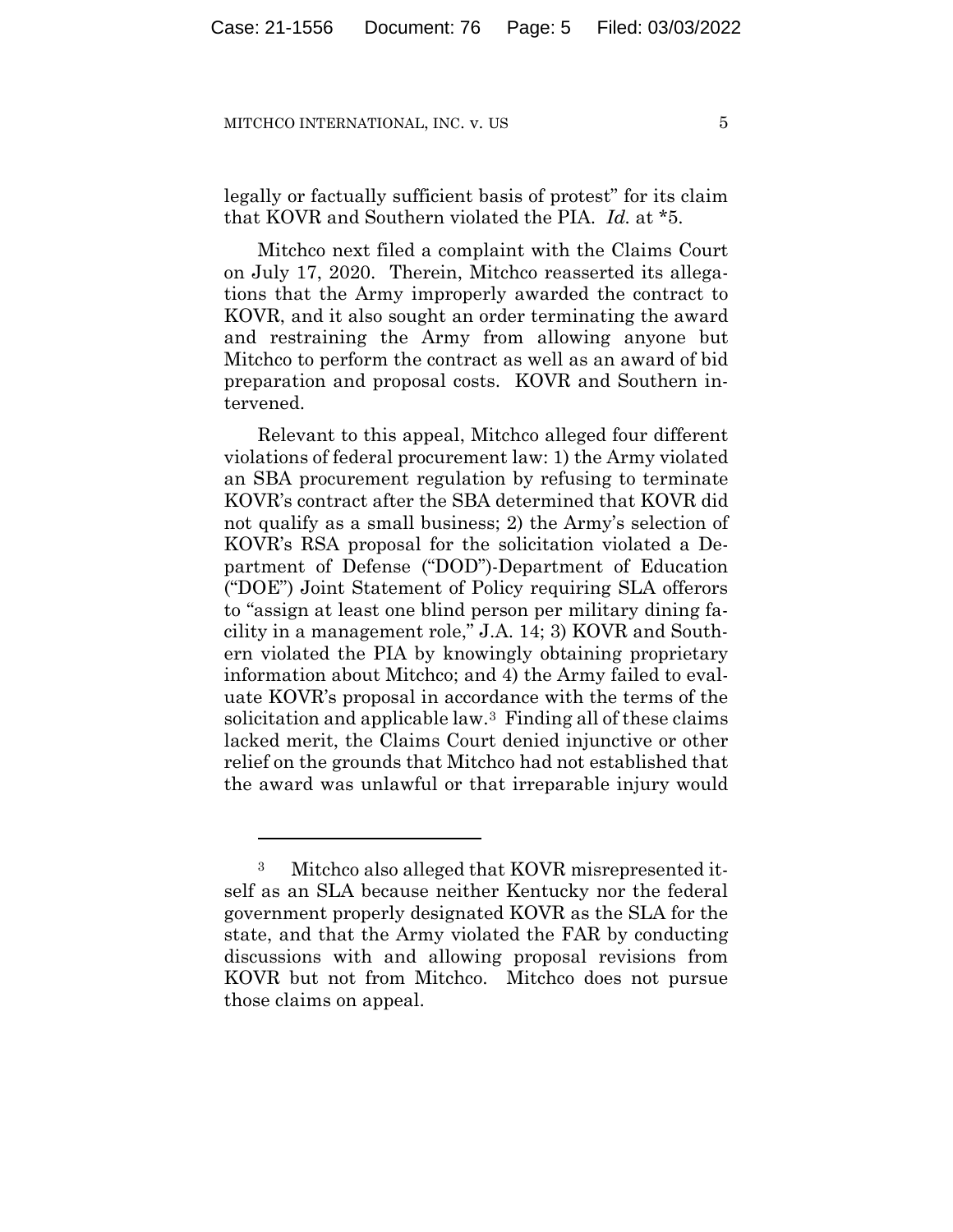result if relief were not granted. This appeal followed. We have jurisdiction under 28 U.S.C. § 1295(a)(3).

## **DISCUSSION**

"This court reviews the trial court's determination on the legal issue of the government's conduct, in a grant of judgment upon the administrative record, without deference." *Bannum, Inc. v. United States*, 404 F.3d 1346, 1351 (Fed. Cir. 2005) (first citing *Info. Tech. Applications Corp. v. United States*, 316 F.3d 1312, 1318–19 (Fed. Cir. 2003); and then citing *Advanced Data Concepts, Inc. v. United States*, 216 F.3d 1054, 1057 (Fed. Cir. 2000)). "That is, this court reapplies the 'arbitrary and capricious' standard of" the Administrative Procedure Act, 5 U.S.C. § 706(2)(A), to the agency's decision. *Id.* (citing *Impresa Construzioni Geom. Domenico Garufi v. United States*, 238 F.3d 1324, 1332 (Fed. Cir. 2001)).

I

We first address jurisdiction. Appellees argue that this case is moot because KOVR's contract under the solicitation was terminated by the government for cause on June 4, 2021 (after Mitchco filed its principal brief in this appeal).

## A

The events leading to the termination of the contract are as follows. During the period that Mitchco served as subcontractor under the pre-existing contract, the Army identified several deficiencies with performance of the contract. In order to address these deficiencies, in November 2019, KOVR proposed to the Army that it would replace Mitchco with Southern effective December 1, 2019. In response, Mitchco filed a lawsuit against the Commonwealth of Kentucky in state court alleging that KOVR breached a contract with Mitchco by replacing Mitchco with Southern, and seeking injunctive relief.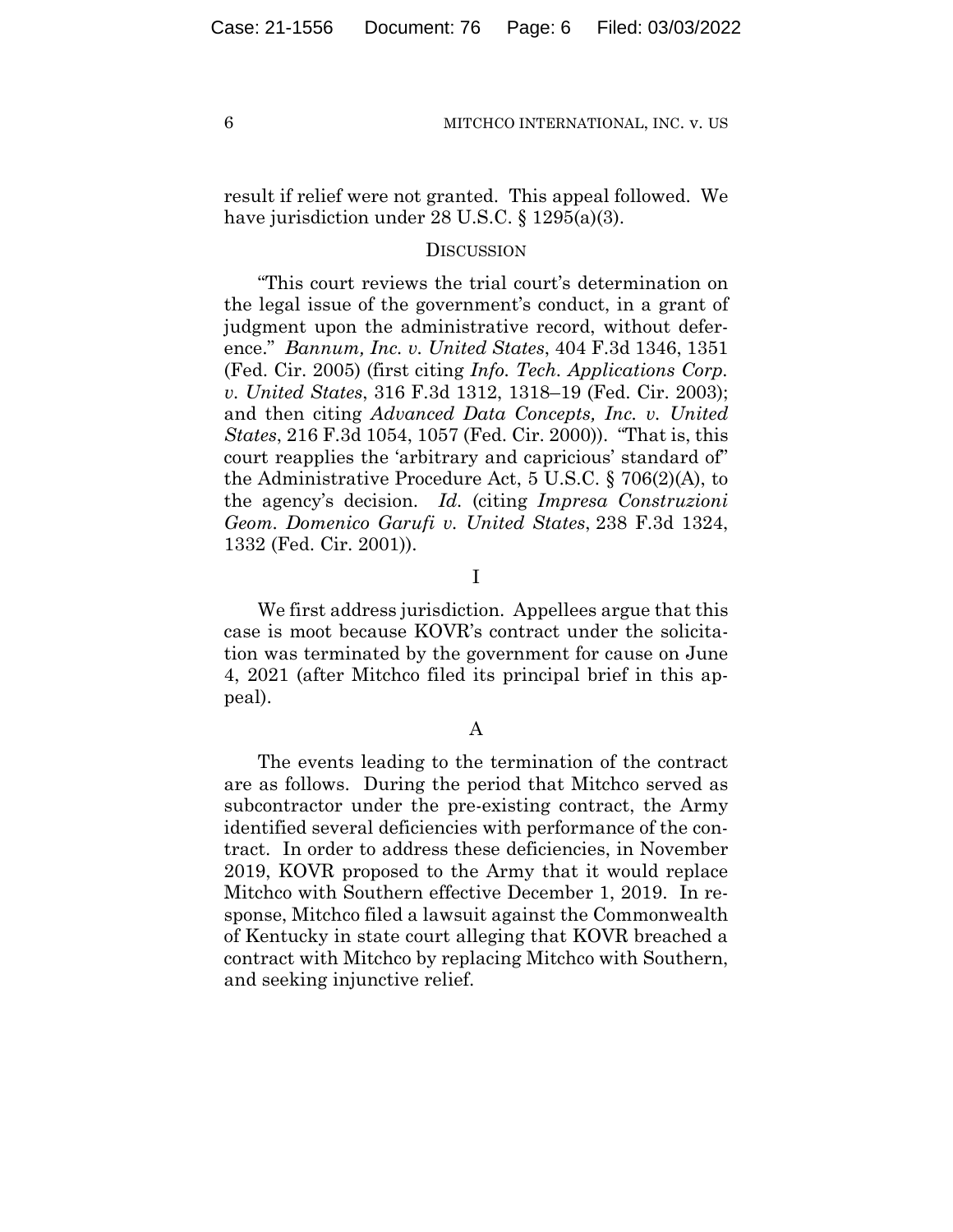On November 26, 2019, the Kentucky state court granted Mitchco's request for a temporary restraining order barring KOVR from replacing Mitchco with Southern on the existing contract. On March 31, 2020, the state court converted the restraining order to a permanent injunction, finding that KOVR's unilateral selection of Southern to replace Mitchco as the subcontractor under the existing contract would violate the Kentucky Model Procurement Code ("KMPC"). It is not clear on what basis the Kentucky state court thought its ruling was consistent with federal law. On April 2, 2020, the state court clarified that the permanent injunction also applied to any new contract. Thus, KOVR was barred from utilizing Southern as the subcontractor under the solicitation involved here.

Mitchco alleges that at this point, KOVR "stopped paying Mitchco," Appellant's Reply Br. at 28 n.15 (emphasis omitted), and that, as a result, Mitchco could not "continue to perform," J.A. 1003682. When Mitchco ceased performance and KOVR was unable to utilize Southern to perform the work because of the state court injunction, the Army terminated the contract for cause.

B

The mootness doctrine arises from the case or controversy requirement of Article III of the U.S. Constitution. *See Allen v. Wright*, 468 U.S. 737, 750 (1984). "[A] case is moot when the issues presented are no longer 'live' or the parties lack a legally cognizable interest in the outcome." *Powell v. McCormack*, 395 U.S. 486, 496 (1969). An appeal is moot, and should be dismissed, when "it is impossible to grant the appellant 'any effectual relief whatever.'" *Acceleration Bay LLC v. 2K Sports, Inc.*, 15 F.4th 1069, 1076 (Fed. Cir. 2021) (quoting *Calderon v. Moore*, 518 U.S. 149, 150 (1996)). "The party arguing that a case has become moot 'bears the burden of coming forward with the subsequent events that have produced that alleged result.'" *Hyosung TNS Inc. v. Int'l Trade Comm'n*, 926 F.3d 1353, 1357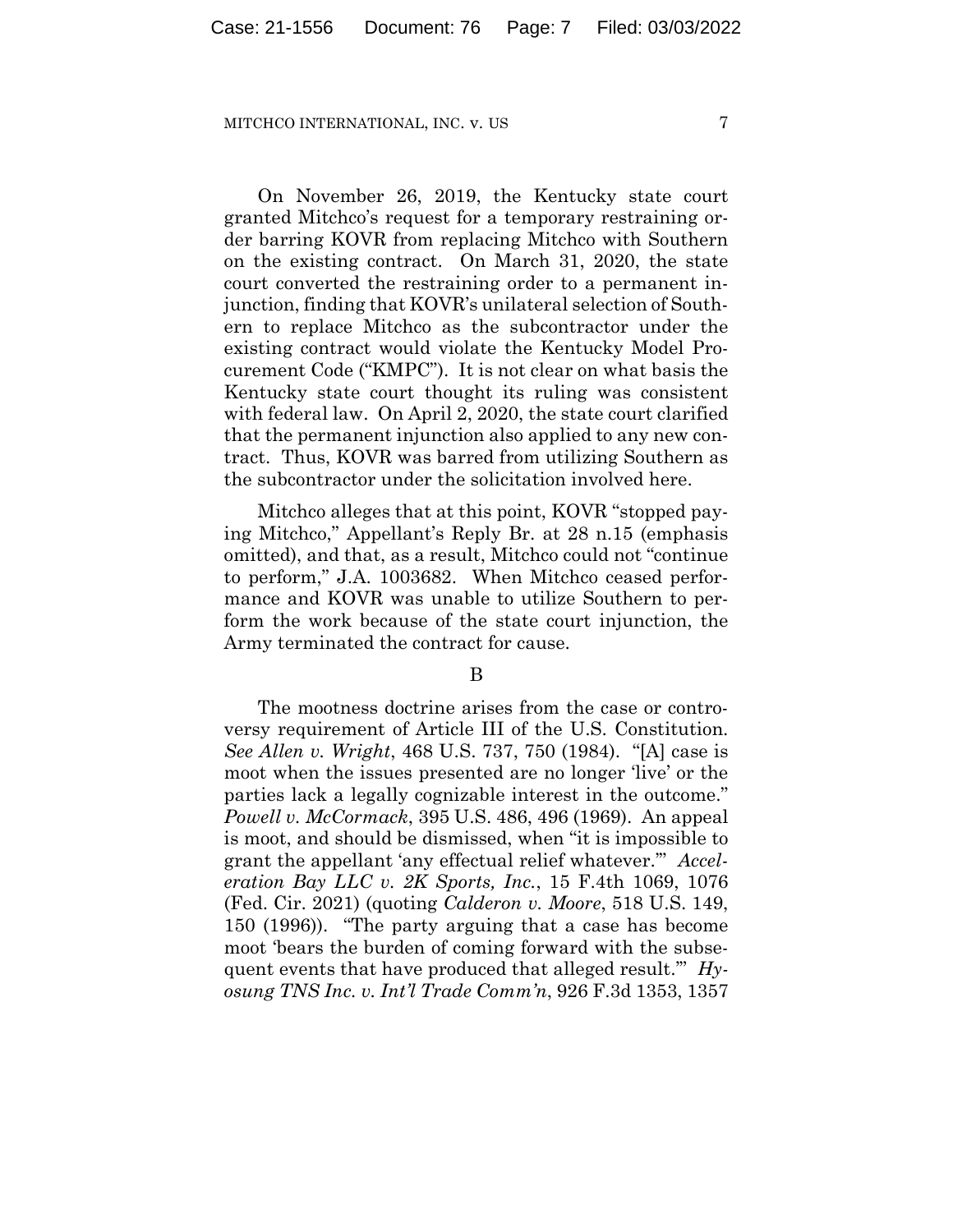(Fed. Cir. 2019) (quoting *Cardinal Chem. Co. v. Morton Int'l, Inc.*, 508 U.S. 83, 98 (1993)).

There is no question that the injunctive relief Mitchco seeks is moot insofar as Mitchco seeks an order enjoining KOVR's performance of the contract, since the Army has already terminated KOVR's contract. *See Veterans Contracting Grp. v. United States*, 743 F. App'x 439, 440 (Fed. Cir. 2018) (non-precedential).

However, Mitchco also seeks an order directing the Army to re-evaluate the proposals and to award the contract to Mitchco. Although the government terminated the contract for cause, Mitchco argues that the Army has not formally cancelled the solicitation. Further complicating the issue, when asked about the status of the solicitation at oral argument, the government offered that it had been "constructively cancelled." Oral Arg. at 27:59–28:00. We ordered supplemental briefing on the status of the solicitation, including whether the government intended to formally cancel the solicitation. In its supplemental brief, the government reaffirmed that the solicitation has been "constructively cancelled" and made clear that the Army had no intent to formally cancel the solicitation because it "does not believe that the Federal Acquisition Regulation (FAR) requires a formal cancellation under the facts of this case." Gov't Suppl. Br. at 2–3.

At the same time, the government advises that "the Army does not intend to rely on the challenged procurement" to fulfill the food service requirements of the contract, "and is exploring other options to meet its needs." *Id.* at 3. The government further explains that "since the contract was awarded to KOVR in February 2020, there has been an epic intervening pandemic that . . . has resulted in new COVID-related requirements, and the Army is determining their scope and applicability to this matter." *Id.* at 4. In the meantime, the Army is obtaining the necessary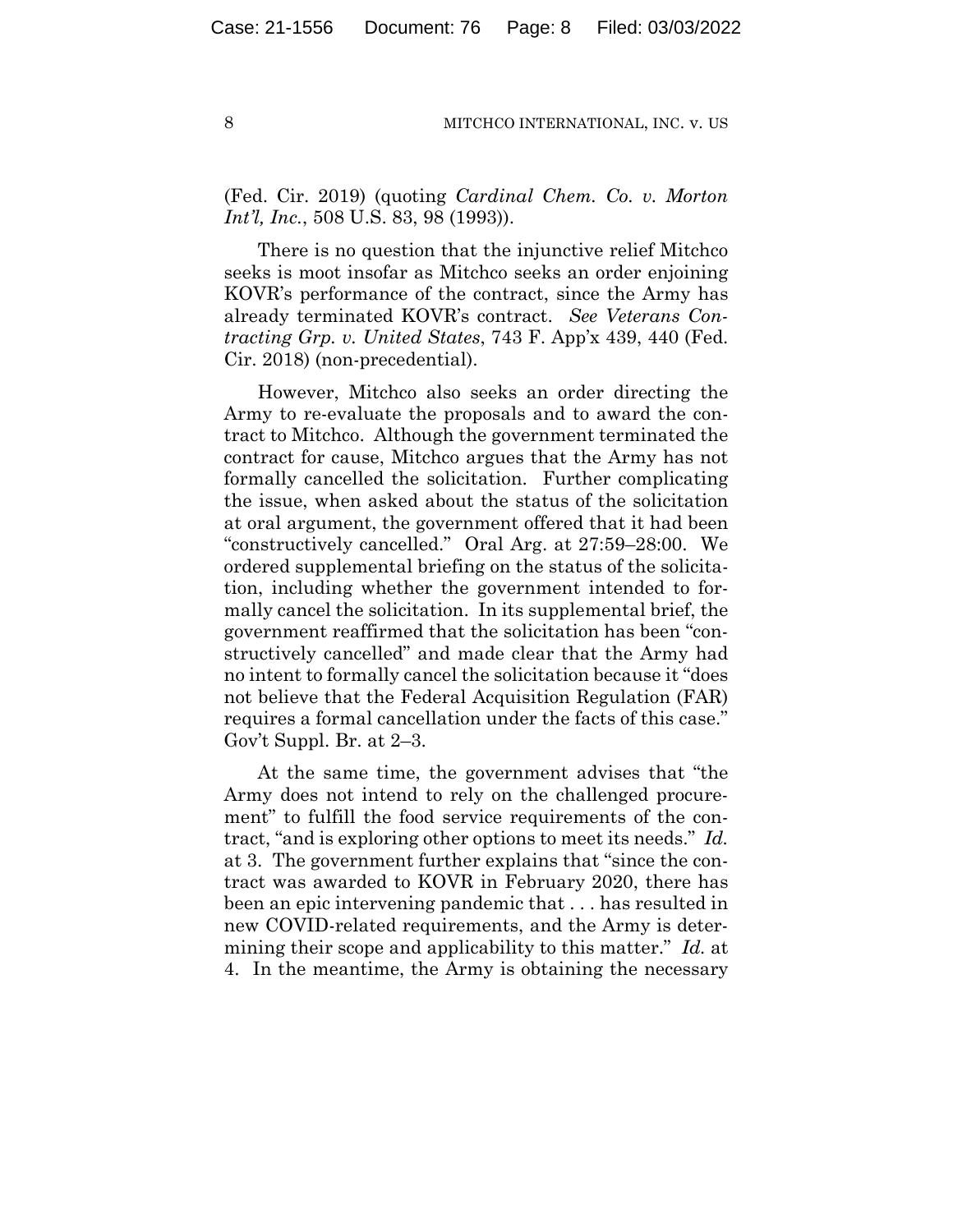food services through Southern, by way of a short-term bridge contract.

Accepting this information as true, we conclude that Mitchco, if successful, would be entitled to bid preparation and proposal costs—a situation that renders the case not moot.<sup>4</sup>

 $\overline{C}$ 

Under the Tucker Act, as amended by the Administrative Dispute Resolution Act of 1996, Pub. L. No. 104–320, § 12, 110 Stat. 3870, 3874, the Claims Court can award bid preparation and proposal costs. 28 U.S.C.  $\S 1491(b)(2)$ (" $[T]$ he court $[]$  may award any relief that the court considers proper, including declaratory and injunctive relief except that any monetary relief *shall be limited to bid preparation and proposal costs*." (emphasis added)). Those costs are defined by regulation as "costs incurred in preparing, submitting, and supporting bids and proposals (whether or not solicited) on potential [g]overnment or non- [g]overnment contracts." 48 C.F.R. § 31.205-18(a).

The statute thus makes clear that bid preparation and proposal costs are a primary remedy for violations of procurement law. Indeed, there was a time in the history of bid protests when the *only* remedy available for bid protests was bid preparation and proposal costs. *See Impresa*, 238 F.3d at 1331. In *Impresa*, we traced the "history of judicial review of government contracting procurement decisions." *Id.* We explained that under the pre-1996 "implied contract" theory, the Claims Court and its predecessor's review of bid protest cases was "far narrower than district court review under the APA, and an aggrieved bidder *was* 

<sup>4</sup> We express no opinion as to whether the "constructive cancellation" of the solicitation would preclude injunctive relief if Mitchco prevailed on the merits.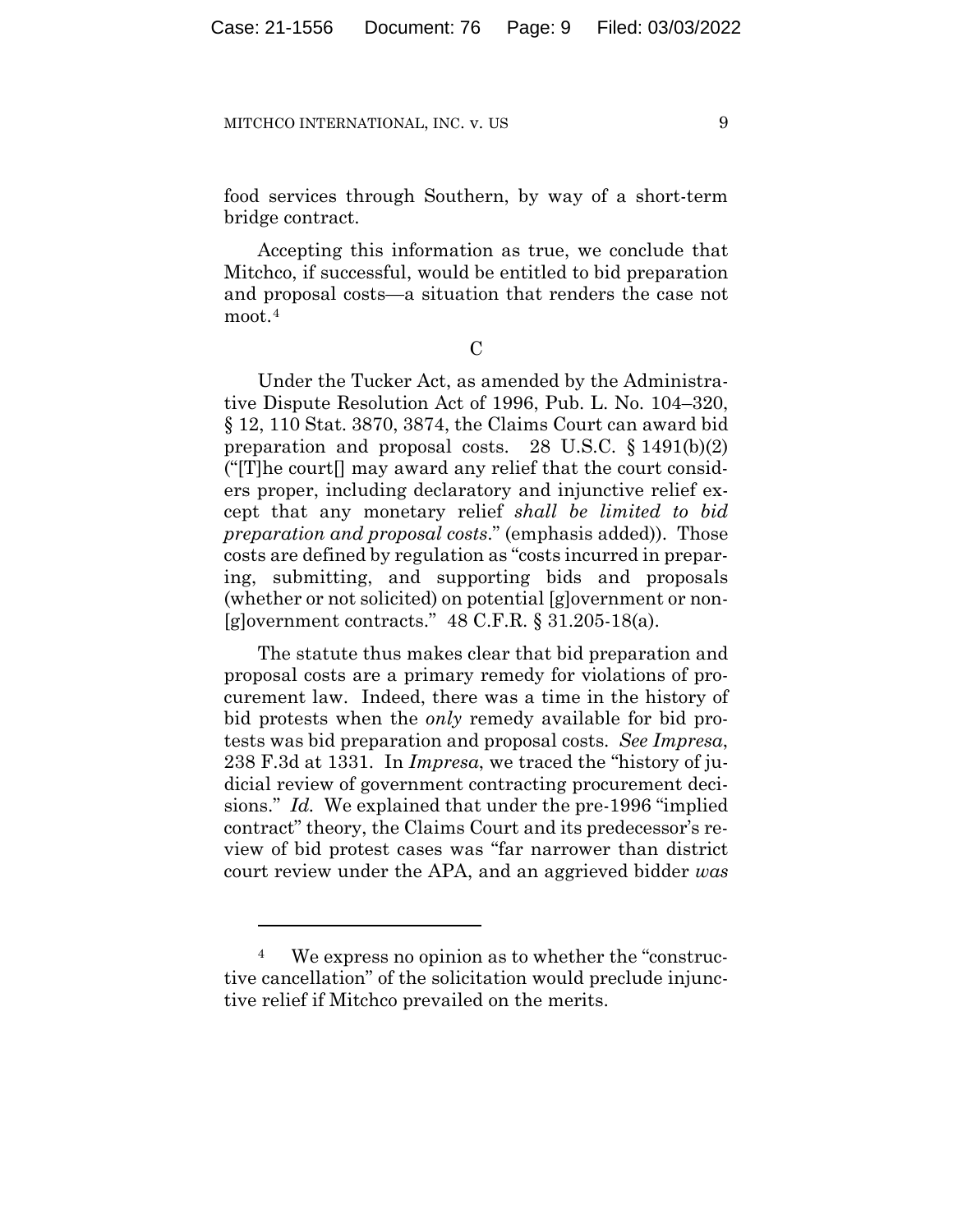*typically limited to monetary relief such as bid preparation costs*." *Id.* (emphasis added).

The government recognizes that bid preparation and proposal costs may be recovered in bid protest cases, but argues that the constructive cancellation of the solicitation bars the recovery of such costs. We disagree. The fact that the solicitation was "constructively cancelled" after it was awarded to KOVR does not preclude a claim that the award was unlawful in the first place, just as the completion of a contract does not preclude an award for bid preparation and proposal costs. *See, e.g.*, *Pacificorp Cap., Inc. v. United States*, 852 F.2d 549, 550 (Fed. Cir. 1988) ("Regardless of whether the procurement has already been completed, section 759(f)(5)(C) expressly permits the [General Services Board of Contract Appeals] to grant a successful protester an award of protest and bid preparation costs. The availability of such relief is enough to maintain this as a 'live' controversy.").5

Having thus determined that the case is not moot, we turn now to the merits.

# II

## A

Mitchco first argues that because the solicitation was set aside for small businesses, the Army violated an SBA

<sup>&</sup>lt;sup>5</sup> The case the government relies on in support of its proposition, *Glenn Defense Marine (ASIA), PTE LTD. v. United States*, 469 F. App'x 865 (Fed. Cir. 2012) (non-precedential), is factually inapposite. In that case, and the case it relies on, *Gibraltar Industries, Inc. v. United States*, 726 F.2d 747 (Fed. Cir. 1984), the protestor was ultimately awarded the contract it was protesting and therefore its bid preparation and proposal costs were not wasted. Mitchco was never awarded the contract at issue here.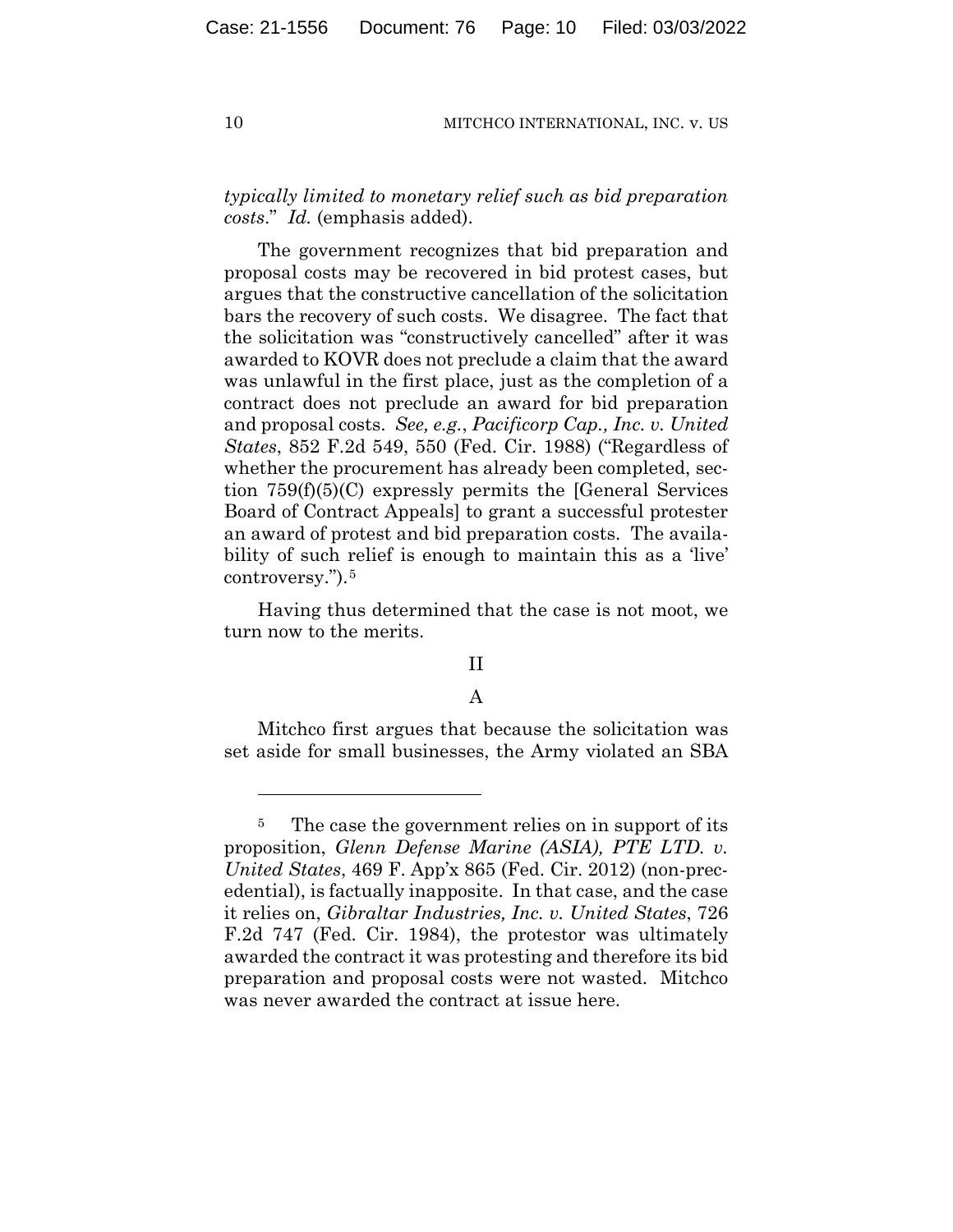procurement regulation by not cancelling the award of the contract to KOVR after the SBA sustained Mitchco's size protest against the award and KOVR failed to appeal that decision. The SBA regulation provides that if a contracting officer for a small business contract receives a determination by the SBA that a contract awardee is "not an eligible small business for the procurement in question," and the awardee does not appeal that determination, "the contracting officer shall terminate the award." 13 C.F.R.  $§ 121.1009(g)(2)(i).$ 

Here, the solicitation stated both that the contract was a small business set aside and that it was subject to the SLA preference under the RSA. The language of the solicitation regarding the SLA preference was explicit. It stated that "[t]he priority established by the R-SA applies to this acquisition," J.A. 1000755, and further stated that if the SLA "is determined to be in the Competitive Range[,] then the SLA will be afforded the priority as delineated in the R-SA," J.A. 1000747.Any ambiguity was resolved in the pre-proposal questions and answers. A prospective bidder asked: "As a small business, we cannot afford to spend time and resources drafting and submitting a proposal if there is not a fair opportunity to receive the award due to the advantage given to the SLA . . . . How will the agency determine the competitive range?" J.A. 1000893. In response, the Army clarified that "[i]f the [SLA] is determined to be in the Competitive Range, then the SLA will be afforded the priority as delineated in the R-SA." *Id.* (internal quotation marks and citation omitted). Mitchco was thus aware of the priority afforded the SLA notwithstanding the small business set-aside and did not protest the terms of the solicitation prior to bid submission. It therefore cannot challenge its applicability now. *See Harmonia Holdings Grp., LLC v. United States*, 20 F.4th 759, 766 (Fed. Cir. 2021) (citing *Blue & Gold, Fleet, L.P. v. United States*, 492 F.3d 1308, 1313 (Fed. Cir. 2007)).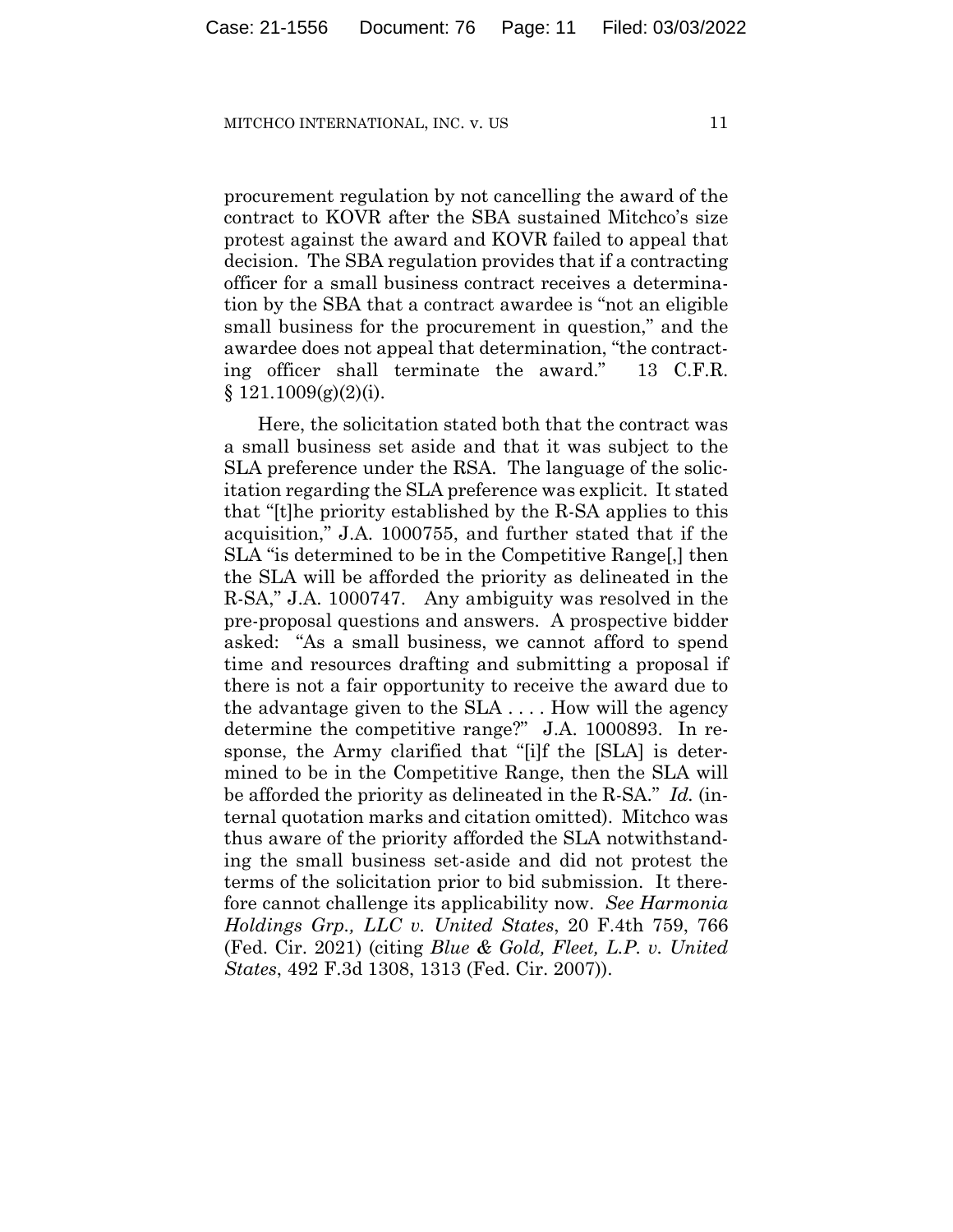In any event, the Claims Court determined that 13 C.F.R.  $\S 121.1009(g)(2)(i)$ , concerning small business entitlement, did not apply to KOVR because it was entitled to an SLA preference. *Mitchco*, 151 Fed. Cl. at 545. The Comptroller General has similarly concluded that the specific provisions of the RSA take precedence over general provisions for small businesses. *See In re Intermark, Inc.*, B-290925, 2002 WL 31399028, at \*2 (Comp. Gen. Oct. 23, 2002). So too, in *NISH v. Cohen*, 247 F.3d 197, 205 (4th Cir. 2001), the Fourth Circuit held that the RSA, as the more specific statute dealing explicitly with the issue of contracting priorities in relation to the operation of cafeterias on federal property, governs over a statute of general applicability such as the Javits Wagner O'Day Act ("JWOD"), which gives preference for the severely disabled. *Accord Tex. Workforce Comm'n v. USDE*, No. EP-17-CV-00026-FM, 2018 U.S. Dist. LEXIS 232710, at \*26 (W.D. Tex. Mar. 28, 2018); *Automated Commc'n Sys. v. United States*, 49 Fed. Cl. 570, 577–78 (Ct. Cl. 2001).

Finally, in *PDS Consultants, Inc. v. United States*, we similarly concluded that the specific requirements of the Veterans Benefits, Health Care, and Information Technology Act of 2006, Pub. L. No. 109-461, 120 Stat. 3403, 3431– 35 (2006) ("VBA")—which "requires the Department of Veterans Affairs ('VA') to consider awarding contracts for prescription eyewear based on competition restricted to veteran-owned small business[es]" before procuring such eyewear from any other source (*i.e.*, to perform a "Rule of Two" analysis)—trumped the general provisions of the JWOD (just discussed in the preceding paragraph). 907 F.3d 1345, 1348, 1357–58 (Fed. Cir. 2018); *see id.* at 1358 ("While the JWOD applies to all agencies of the federal government, the VBA applies only to VA procurements and only when the Rule of Two is satisfied.").

We agree that the Army's treatment of the RSA as trumping the small business provision was not unlawful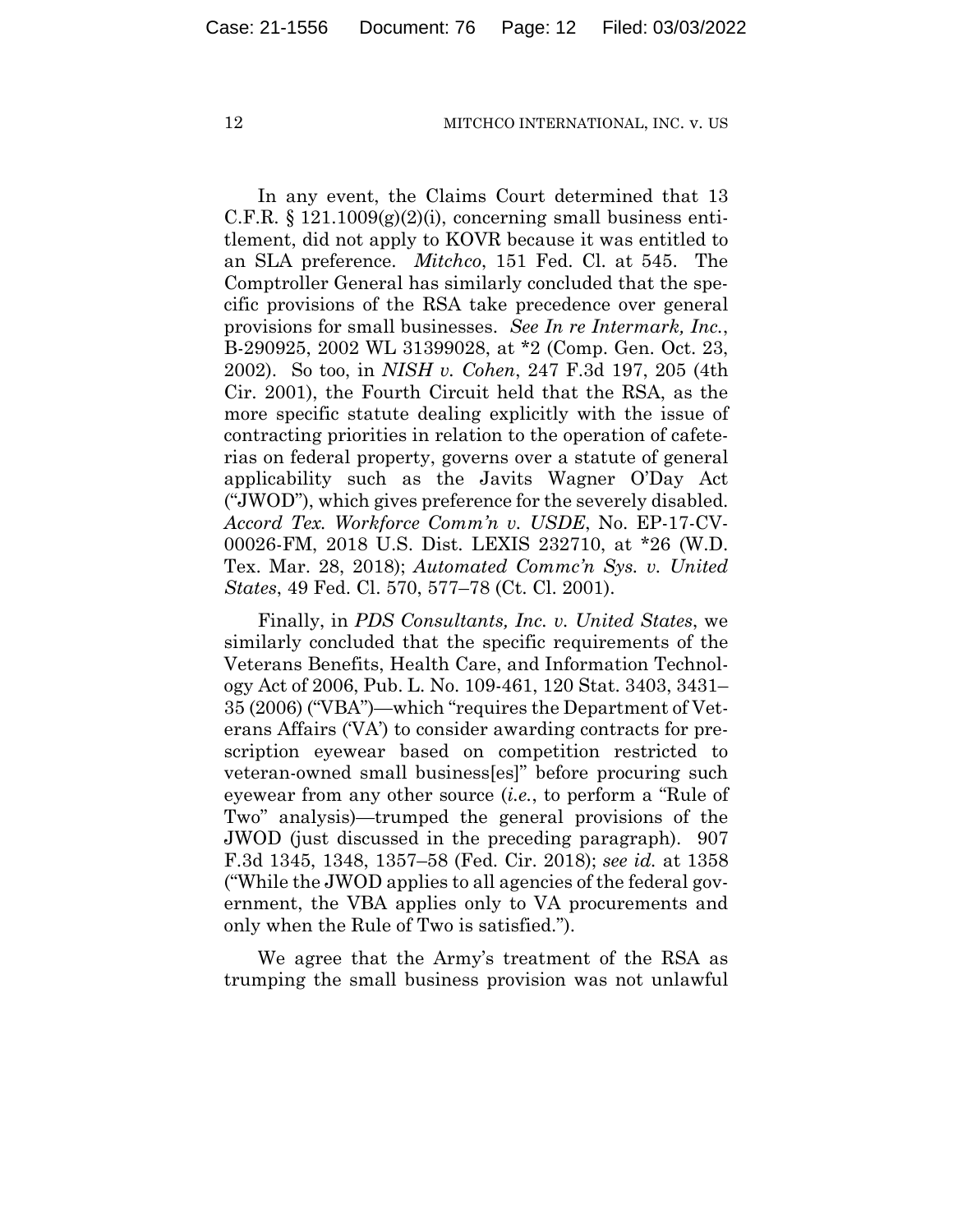and, even if it were, Mitchco's failure to protest the solicitation prior to the close of bidding bars relief.

B

Mitchco next argues that the Army "violated procurement law by making award to KOVR because KOVR's proposal fails to assign at least one blind person, per military dining facility, in a management role." Appellant's Br. at 17. In its proposal, KOVR selected Ms. Fay Autry as the Licensed Blind Vendor, giving her the role of manager of operations on the contract and responsibility for ensuring contract compliance. Because the solicitation involves servicing multiple dining facilities, however, Mitchco argues that KOVR's proposal was in violation of "Section 848 of the National Defense Authorization Act for Fiscal Year 2006, Pub. L. No. 109-63, and the resulting Joint Statement of Policy (to which the Department of Defense was a signatory)." *Id.* at 17–18. According to Mitchco, the Joint Statement of Policy requires "that each SLA offeror propose to 'assign at least one blind person *per military dining facility* in a management role," and KOVR's proposal did not satisfy that requirement. *Id.* at 18 (quoting 81 Fed. Reg. 36,506 (June 7, 2016) (proposed rule) (emphasis added)).

The Claims Court correctly rejected this claim because the RSA controls, and there is nothing in the RSA that requires a blind person at each facility. "In the absence of any specific legal requirement that blind persons had to be engaged at all locations, it was not unreasonable for the Army to find that KOVR satisfied the more general R-SA requirements." *Mitchco*, 151 Fed. Cl. at 548. The Joint Statement of Policy upon which Mitchco relies has no binding legal effect. It states that "[r]egulations are needed to implement the policy agreements reached" therein. J.A. 1002549. In a 2007 memorandum, the DOD recognized that the Joint Statement of Policy "'should not be cited in individual solicitations until it is implemented in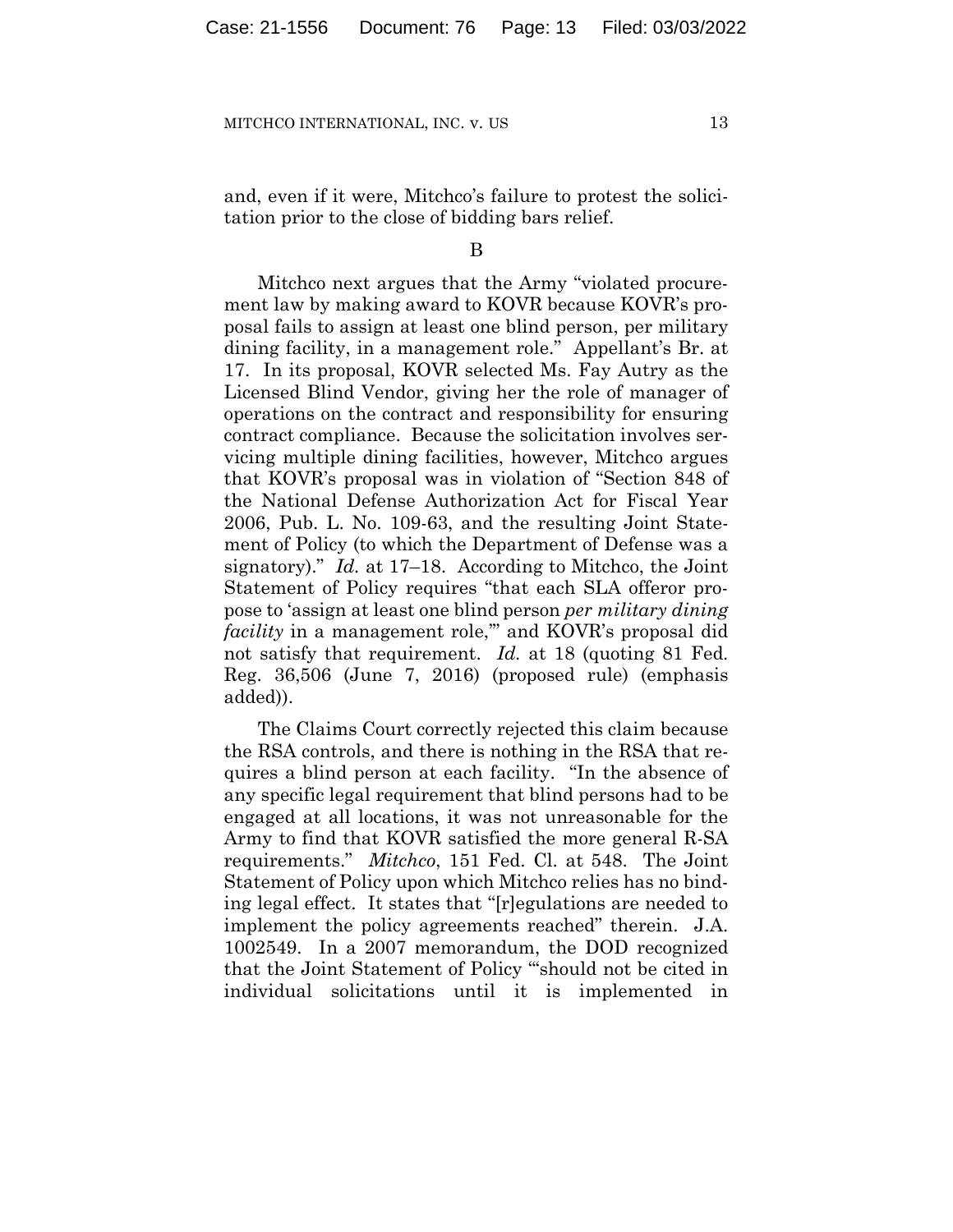complementary regulations' by DOE and DOD." *Mitchco*, 151 Fed. Cl. at 547 (quoting Memorandum from the DOD on Applicability of the RSA to Military Dining Facilities, Shay D. Assad, Dir. of Def. Procurement and Acquisition Pol'y to Dirs. of Def. Agencies (Mar. 16, 2007)). Such regulations were never adopted. In the spring of 2019, the DOD published a rule that withdrew the proposed regulation without taking further action, after DOE notified the DOD that the 2006 Joint Policy Statement "no longer reflect[ed] the position of the DOE." *Id.* at 548 (quoting Department of Defense, *Food Services for Dining Facilities on Military Installations RIN: 0750-A178* (Spring 2019)).

We thus agree with the Claims Court that there is no legal requirement that blind persons had to be engaged at all service locations, and that it was not "contrary to law" for the Army to select KOVR's RSA proposal for the solicitation.

 $\overline{C}$ 

Mitchco next alleges that KOVR and Southern violated the PIA, 41 U.S.C. § 2102, making KOVR ineligible to receive the award. The PIA prohibits disclosing or obtaining "contractor bid or proposal information" under certain circumstances.  $\S$  2102(a)(1), (b). The theory is that KOVR and Southern improperly sought or obtained proprietary information concerning Mitchco's performance of the 2015 contract, for which Mitchco served as subcontractor, and that KOVR used that information in preparing its bid.

The relevant statute provides:

(a) Prohibition on Disclosing Procurement Information.—

 $(1)$  In general.—

Except as provided by law, a person described in paragraph (3) shall not knowingly disclose contractor bid or proposal information or source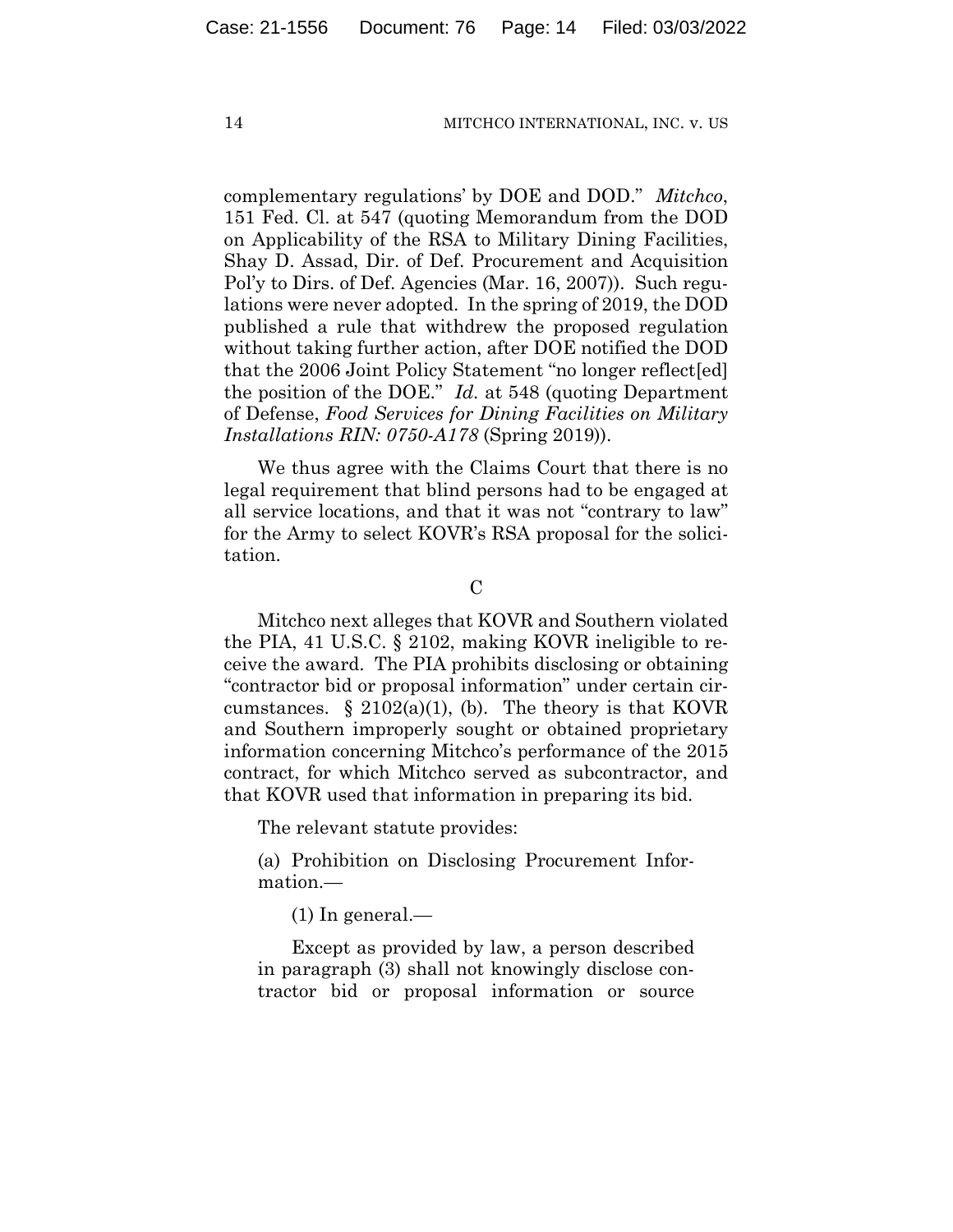selection information before the award of a Federal agency procurement contract to which the information relates.

(2) Employee of private sector organization.—

In addition to the restriction in paragraph (1), an employee of a private sector organization assigned to an agency under chapter 37 of title 5 shall not knowingly disclose contractor bid or proposal information or source selection information during the 3-year period after the employee's assignment ends, except as provided by law.

(3) Application.— $\frac{\text{Paragnah}}{\text{aragon}}$  (1) applies to a person that—

(A)

(i) is a present or former official of the Federal Government; or

(ii) is acting or has acted for or on behalf of, or who is advising or has advised the Federal Government with respect to, a Federal agency procurement; and

(B) by virtue of that office, employment, or relationship has or had access to contractor bid or proposal information or source selection information.

(b) Prohibition on Obtaining Procurement Information.—

Except as provided by law, a person shall not knowingly obtain contractor bid or proposal information or source selection information before the award of a Federal agency procurement contract to which the information relates.

 $§$  2102(a), (b) (emphasis added).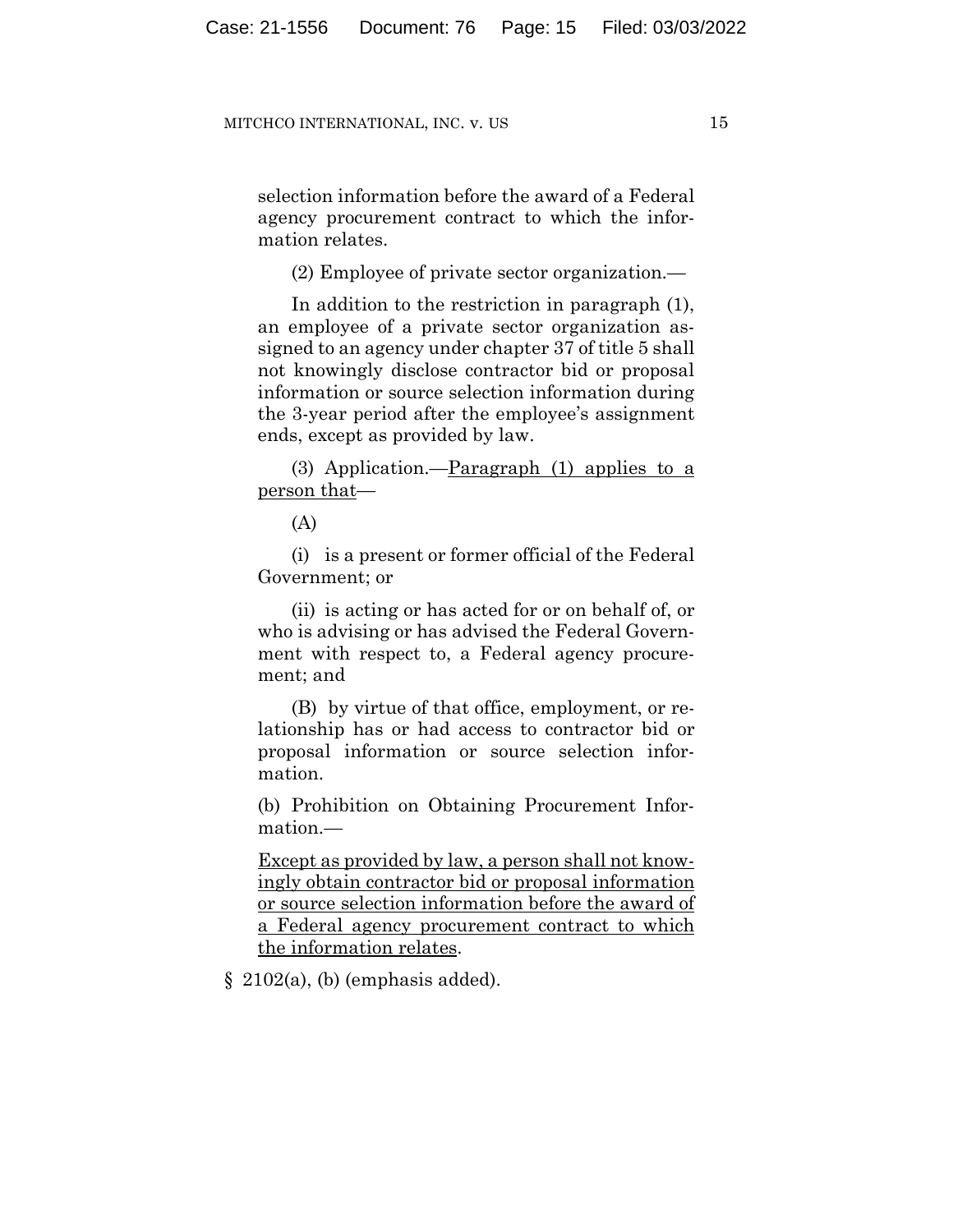The Claims Court held that  $\S 2102(a)(3)$  effectively defines the term "person" in § 2102(b), with the result that "PIA violation claims can only be [] brought against present or former officials of the Federal Government or an advisor to the Federal Government with respect to a Federal agency procurement." *Mitchco*, 151 Fed. Cl. at 548 (citing § 2102(a)(3)). Since neither KOVR nor Southern falls into that category, the Claims Court determined that there could be no PIA violation. *Id.* at 548–49. Mitchco, on the other hand, argues  $\S 2102(a)(3)$  does not define person for purposes of  $\S 2102(b)$  but only for purposes of  $\S 2102(a)(1)$ , and § 2102(b) is the provision alleged to be violated here. At least one district court has agreed with Mitchco's interpretation. *See United States v. Kuciapinski*, 434 F. Supp. 3d 939, 944–46 (D. Colo. 2020). *But see GEO Grp., Inc. v. United States*, 100 Fed. Cl. 223 (2011). We need not decide that issue, as we find that Mitchco's PIA claim fails for an independent reason: the information it alleges was obtained or that was sought does not qualify as "contractor bid or proposal information." FAR 3.104-3(b).

The FAR defines "[c]ontractor bid or proposal information" to mean:

any of the following information submitted to a Federal agency as part of or in connection with a bid or proposal to enter into a Federal agency procurement contract, if that information has not been previously made available to the public or disclosed publicly: [listing information such as "[c]ost or pricing data"]

FAR 3.104-1 (emphasis added). Mitchco alleges that several types of cost or pricing data information were improperly obtained by Southern and used by KOVR in preparing its bid. As Mitchco appears to concede, however, all of the documents pertain to the incumbent contract, which as the prime contractor, KOVR was authorized to possess. *See* 41 U.S.C. § 2107(1), (2) (providing a safe harbor covering the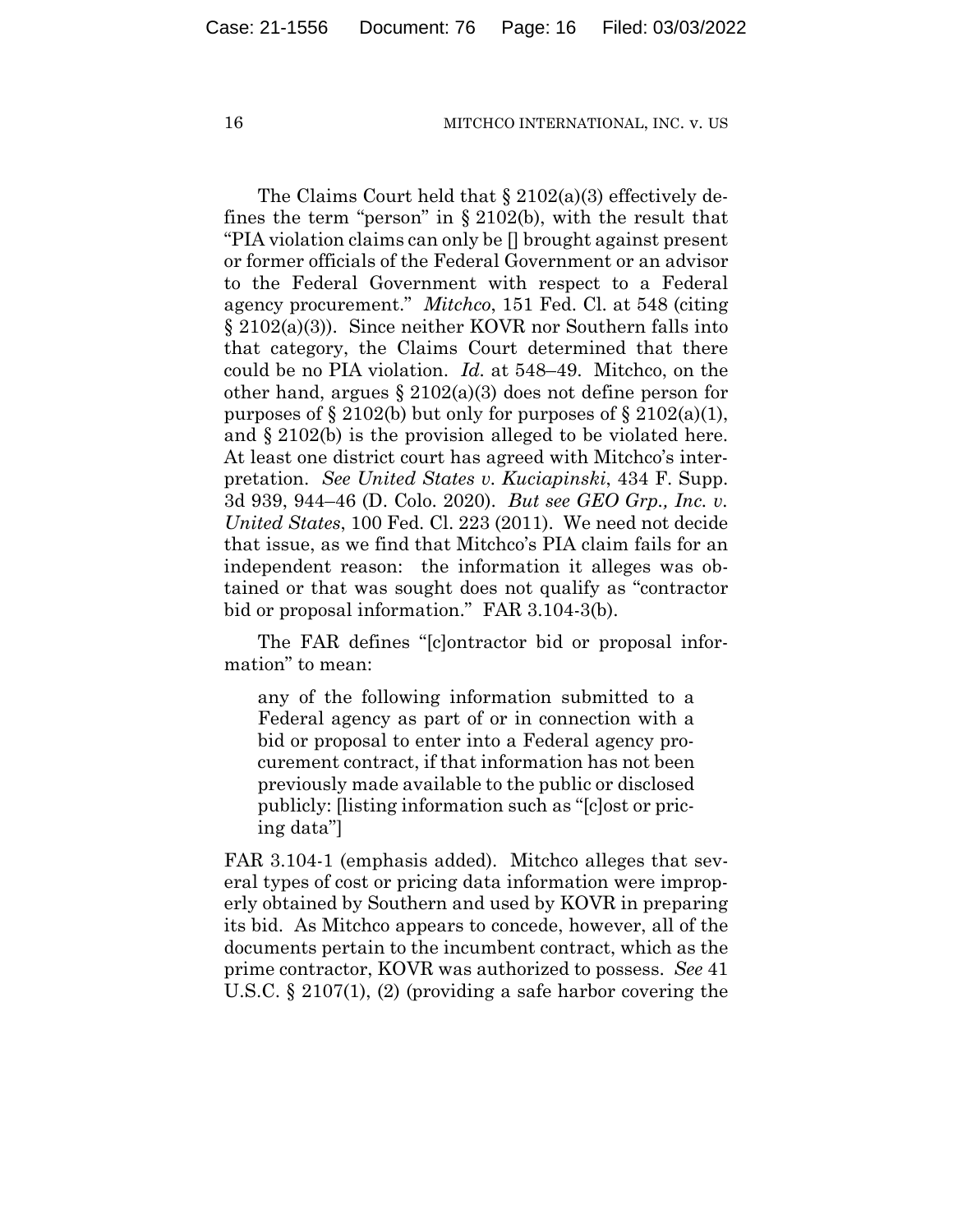receipt of information by persons authorized to receive that information). GAO and the Claims Court have routinely held that this type of information is not subject to the PIA. *See, e.g.*, *In re S & K Aerospace, LLC,* B-411648, 2015 WL 7348967, at \*4 (Comp. Gen. Sept. 18, 2015) ("[T]he release of information regarding a prior incumbent contract does not meet [the PIA's] definition." (citing *In re Eng'g Support Pers., Inc.*, B-410448, 2014 WL 7967482, at \*3 (Comp. Gen. Dec. 24, 2014))); *id.* ("[T]he information at issue here—cost figures in the [independent government cost estimate] that 'were derived from . . . costs on the current [Price Breakout Worksheets]' from incumbent contracts or task orders, including one being performed by the protester—is not 'contractor bid or proposal information'; rather it is information that was generated during the performance of a contract or task order."). We agree with those decisions.

We thus conclude that Mitchco has not established a PIA violation.<sup>6</sup>

D

Finally, Mitchco claims that the Army erred in its evaluation of KOVR's proposal and in its responsibility determination. In reviewing an agency's evaluation of a proposal, we have held that the test is whether "the contracting agency provided a coherent and reasonable explanation of its exercise of discretion." *Impresa*, 238 F.3d at 1333 (quoting *Latecoere Int'l, Inc. v. U.S. Dep't of Navy*, 19 F.3d 1342, 1356 (11th Cir. 1994)); *see also Bowman Transp., Inc. v. Ark.-Best Freight Sys., Inc.*, 419 U.S. 281, 285 (1974) ("The court is not empowered to substitute its judgment for that of the agency." (quoting *Citizens to* 

<sup>6</sup> Because Mitchco failed to establish a PIA violation, its claim that the contracting officer violated the FAR for failure to investigate the reported violations under FAR 3.104-7 also fails.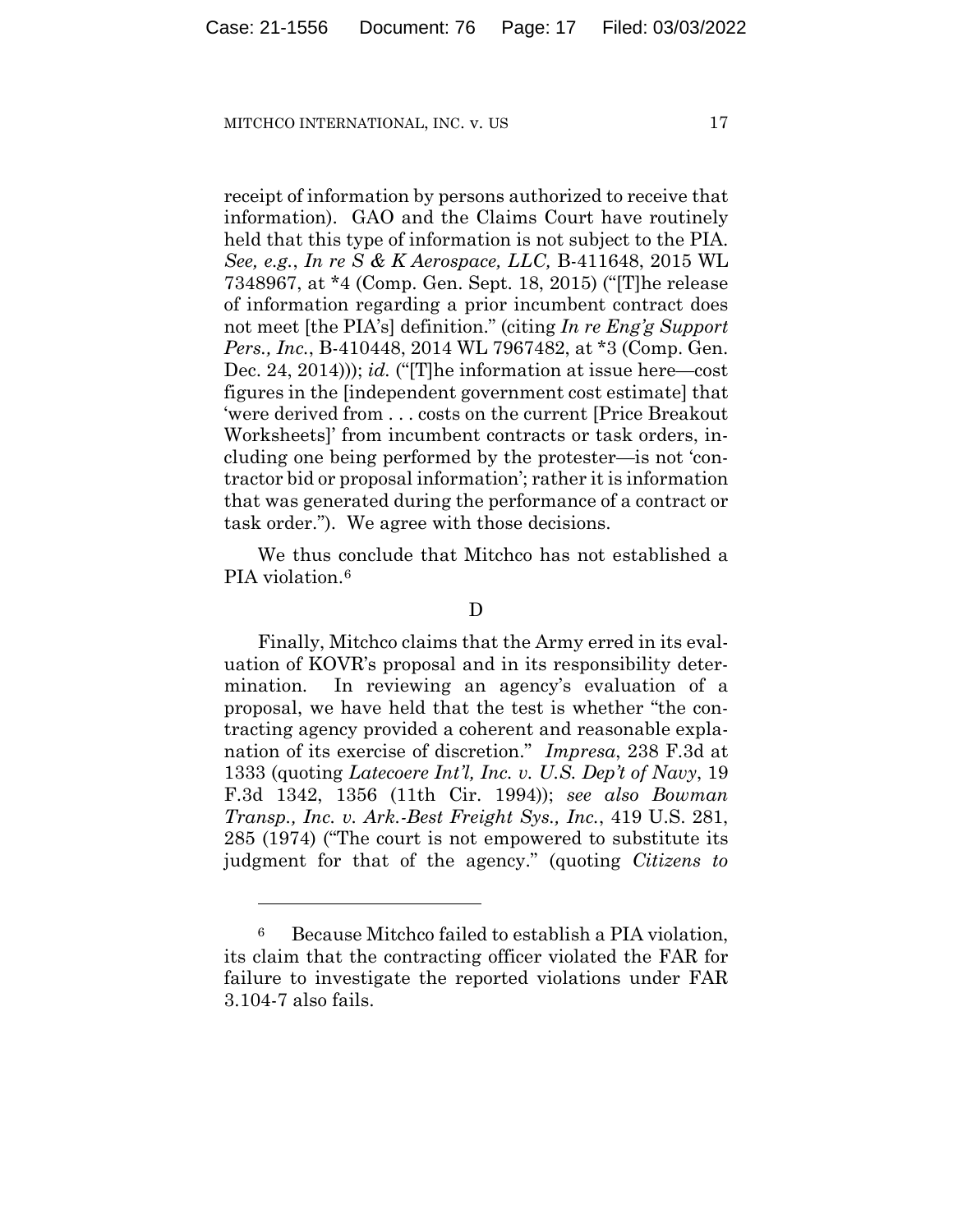*Preserve Overton Park, Inc. v. Volpe*, 401 U.S. 402, 416  $(1971))$ .

Mitchco argues that there is evidence that Southern would not perform the contract according to its terms. According to Mitchco, this should have rendered KOVR's proposal "Technically Unacceptable," disqualifying Appellant's Br. at 28 (citing J.A. 1000466–69). Mitchco does not demonstrate that KOVR's proposal proposed to violate the contract terms during performance. *See, e.g.*, *Allied Tech. Grp., Inc. v. United States*, 649 F.3d 1320, 1330 (Fed. Cir. 2011) (holding that an agency is "entitled to rely on" an offeror's certification "that it meets the technical requirements of a proposal" except when "a proposal, *on its face*,  $\Box$  lead[s] an agency to the conclusion that an offeror could not and would not comply with the [applicable requirement]" (citation omitted)); *PAI Corp. v. United States*, 614 F.3d 1347, 1352 (Fed. Cir. 2010) ("To demonstrate that [the agency's procurement decision was] arbitrary or capricious, a protester must identify 'hard facts'; a mere inference or suspicion of an actual or apparent [violation] is not enough." (quoting *C.A.C.I., Inc.-Fed. v. United States*, 719 F.2d 1567, 1581 (Fed. Cir. 1983))).

Mitchco also asserts that because KOVR and Southern did not have a signed written contract, Southern was free to walk away from the contract at any time. But the solicitation did not require that KOVR and Southern have a signed contract; it only required offerors to submit a subcontracting plan, which KOVR did.

There is thus no merit to these claims, and we will not delve any further into the "minutiae of the procurement process" by second guessing the agency's evaluation of